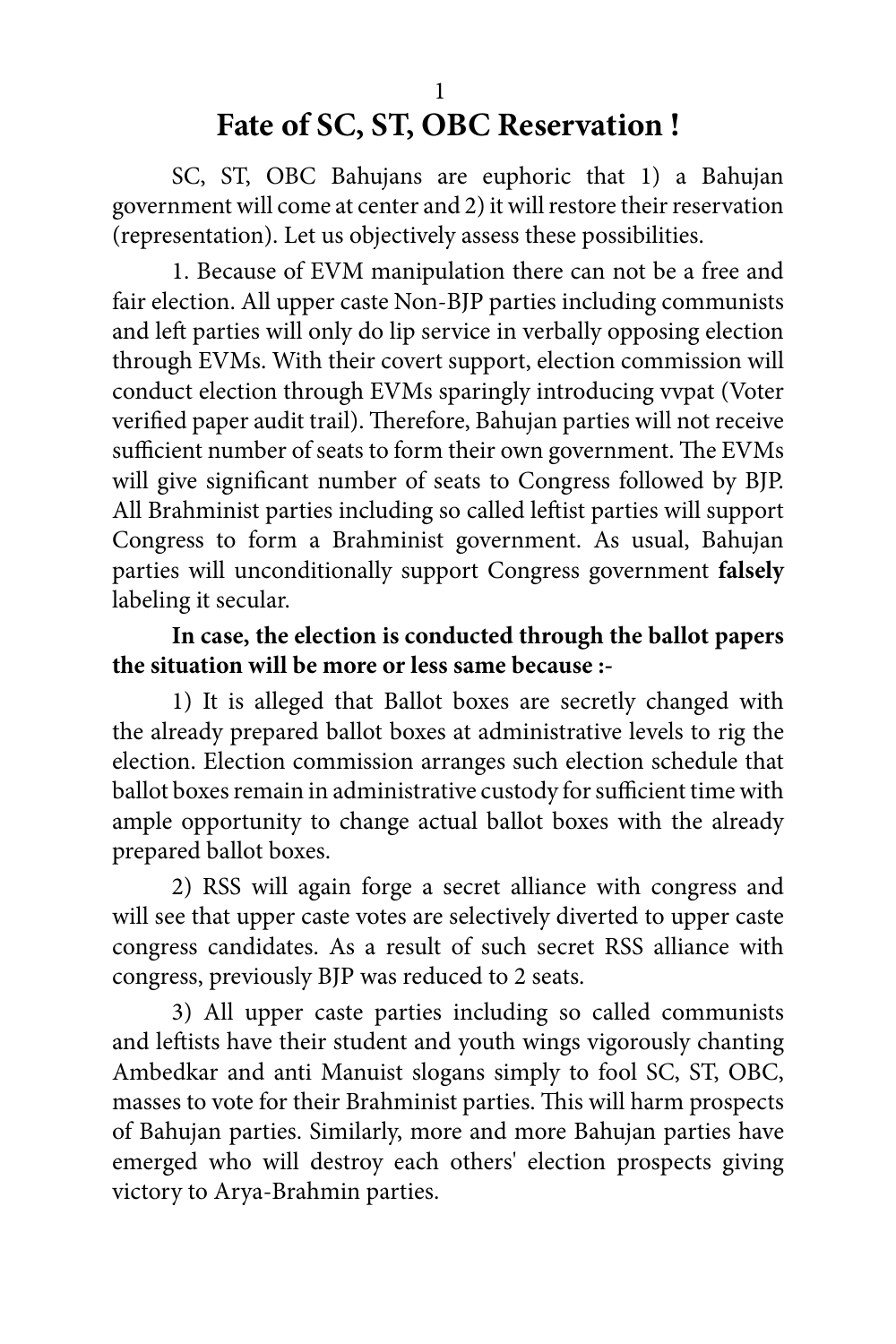4) All Bahujan parties contest significant number of upper caste candidates. If needed, they will support Brahminist Congress government at center.

5) Through CBI threat and blackmail some of the Bahujan party leaders will also support a Brahminist Congress government.

**Therefore, a Bahujan government at center is a rarest possibility particularly, if such a Bahujan government is determined to restore SC, ST, OBC reservation and Sacchar committee report for Muslims.** BJP had pulled down BSP government in Uttar Pradesh who was doing pro-Bahujan work under the supervision of Kanshiram.

### **How a Bahujan Government can come ?**

1. To protect reservation and Indian constitution, SC, ST, OBC and minority masses should pledge to ensure that they should cast vote to Bahujan candidates only who have proved themselves sincere for Bahujan cause. They should not vote upper caste candidates at any cost. SC, ST, OBC Bahujan masses should collectively assert that no upper caste candidate should contest election on SC, ST, OBC party tickets. **Who will educate masses for he same ?**

2. Force Bahujan parties to take clear cut stand that Brahminist Congress and BJP are enemies of Bahujan rights. They simply are Nagnath and Sanpnath. **Who will compel them to ?**

3. Ensure that district administrations do not have a chance to change the ballot boxes / EVM control units and VVPATS and ensure immediate counting of votes. **Do any party has ssuch a fullproof plan ?**

**4.** Stop supporting Congress by labeling it Secular. Let election be conducted again if no party is able to form a government. In next election Bahujan parties will emerge more stronger. **Bahujan parties that sell party tickets to candidates can not take such a decisive stance.**

In short, above requirements are less likely to be fulfilled because of several contradictions among the SC, ST, OBC and Minority political parties. We can not disscuss all of hem here. Therefore, hope for a Bahujan government at center is very rare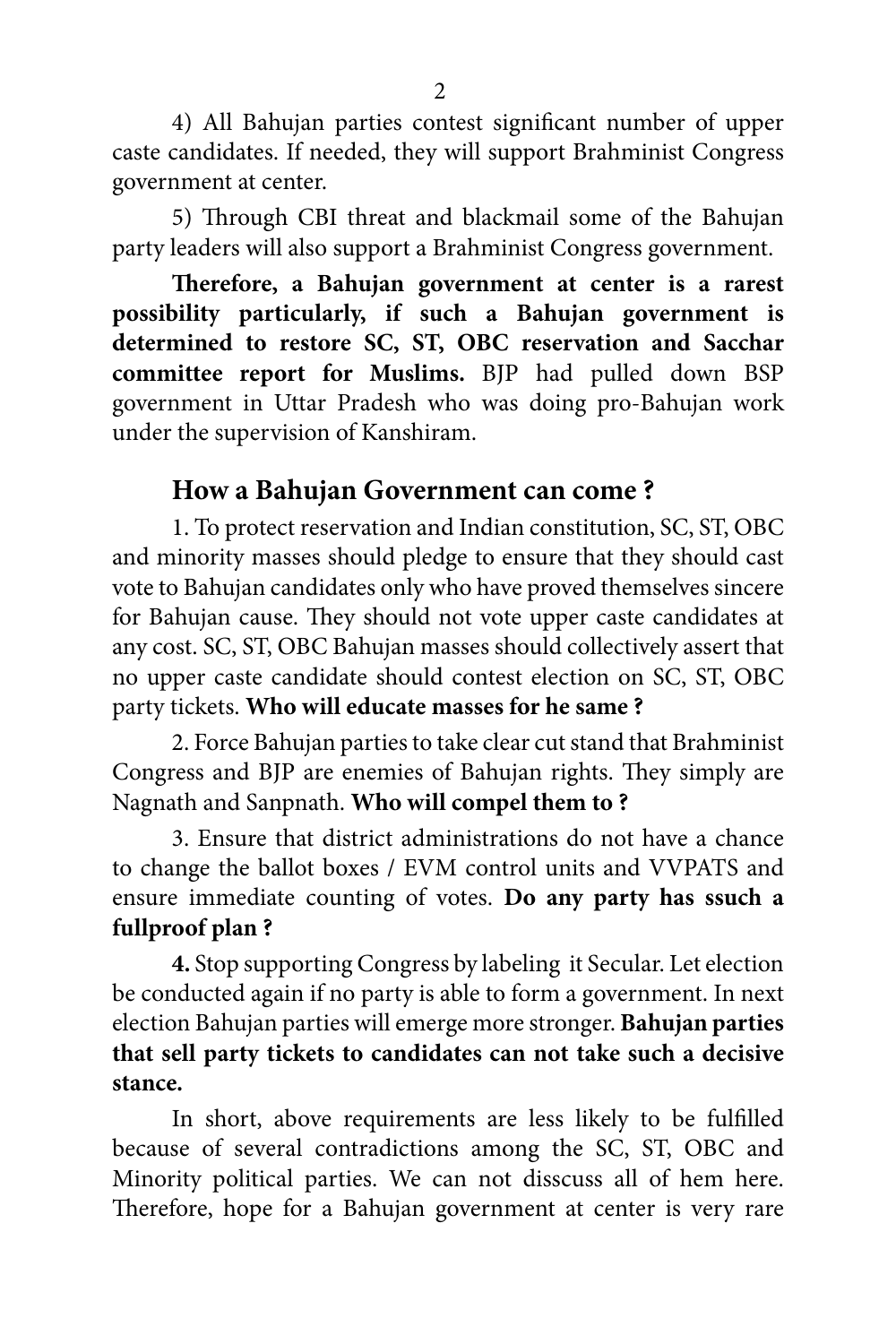possibility.

**Can Congress Government Protect Reservation ?**

**Congress is a hard core Brahminist party and is not different from BJP in ensuring Brahmin monopoly in every field. They work in collusion and differ only in their approach.** 

**Congress will never restore SC, ST, OBC reservation and 200 point roster because Congress itself had formulated 13 point roster system. Congress did not give SC, ST, OBC quota in women's reservation bill.**

In response to Mandal Commision report, Congress had introduced privatization which BJP implemented in full swing. Congress prepared ground for BJP by installing Ram effigy in Babri mosque. Then it was easy for BJP to demolish the Babri Mosque with the full secret consent of Congress. Congress had introduced EVM to prevent Bahujan parties from coming to power and BJP is protecting EVM having collusion with all Brahminist parties including communists and leftists. Congress had formulated law to access everybody's computer. BJP implemented this black law. All anti-people economic policies formulated by Congress are rigorously implemented by BJP. Therefore, it is simply a myth that upcoming Congress government will restore SC, ST, OBC reservation.

#### **Will Bahujan Parties agitate ?**

We can not expect anything positive from the actions of SC, ST, OBC Bahujan political parties. They have utterly failed in:- 1) implementing SC, ST, OBC, minority quota in women's reservation bill. 2) in compelling governments to fulfill SC, ST, OBC reservation quota. 3) in resisting privatization in every field 4) in stopping pathetic deterioration of basic primary education. 5) in stopping pathetic deterioration of government health services. 6) in resisting and stopping atrocities on Dalits and minorities. 5) in compelling BJP to declare OBC census figure and so on.

**Mainstream Bahujan political parties and Bahujan organizations never took any decisive position in any of the above issues. So called Bahujan party leaders who get huge money gifts**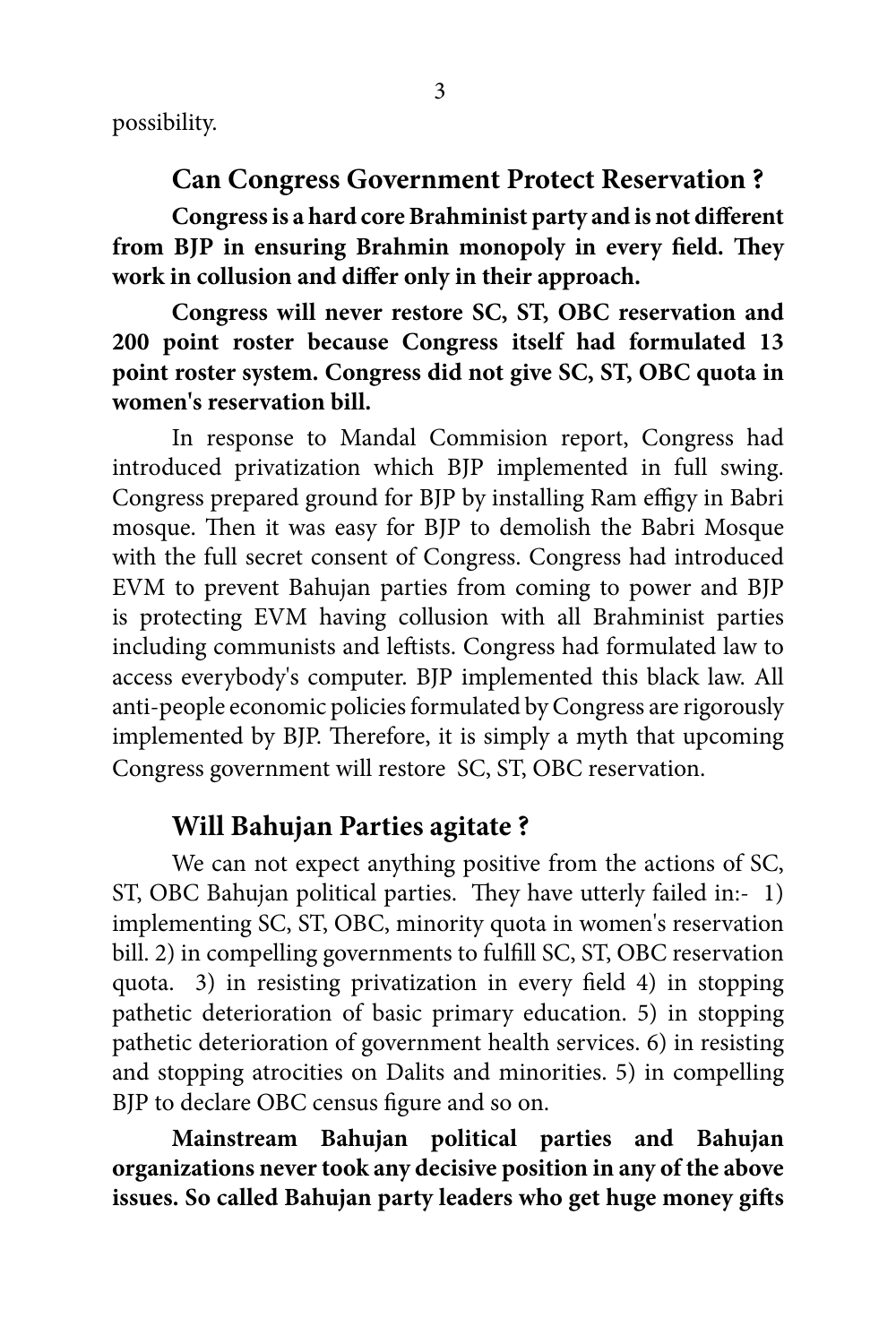**from masses for their luxury, are so habituated to live in five star facilities that they can no longer come to streets. Mainstream Bahujan parties and organizations have lost desire to struggle. They take it granted that their caste voters have no alternative but to vote their party alone.** 

**Therefore, present SC, ST, OBC mainstream political parties are more prone to protect Brahmin interest than the SC, ST, OBC, and Muslim interests. BSP leaders had taken pro-BJP stance in genocide of Muslims in Gujrat and had helped Sindhi BJP leader Lalkrishna Advani in Babri mosque demolition cases. Samajwadi party had opposed reservation in promotion and also renamed districts already named after Bahujan liberation warriors. RJD has been continuously supporting Congress unconditionally labeling it secular. Bahujan parties (barring RJD), under Brahmin influence, have voted for 10% reservation for upper castes having annual income of 8 Lakh. They are in collusion with Brahminists in destroying foundations of the Indian constitution.**

Previously all Bahujan parties have unanimously supported citizenship bill which prevents Indian citizenship to Bengali Dalits who were forced to migrate to India under the victimization by East Pakistan (Bangladesh) Brahmins converted to Islam. As a result, the Bengali Dalits migrated to India before several decades and their children born in India are being hunted and forcibly pushed into no man's land at India-Bangladesh border. They are killed whichever border they try to enter. Such a brutal vengeance on Bengali Dalits is being continued with silent approval of so called Bahujan parties and organizations.

Victimized Dalits from Gohana and Mirchpur were forced to take refuge in Delhi since last several years. No Bahujan political party helped them. **Not protecting the SC, ST, OBC, Muslim Bahujans simply means supporting Brahminist oppressors.**

**Ask yourself, how many political parties have started decisive struggle against 13 point roster system ? Some political parties have symbolically displayed their presence through their Dalit party leaders with the intention to gain politically in 2019 parliamentary election from this grave situation. More is the public anger more they will benefit. Therefore, they are less likely to**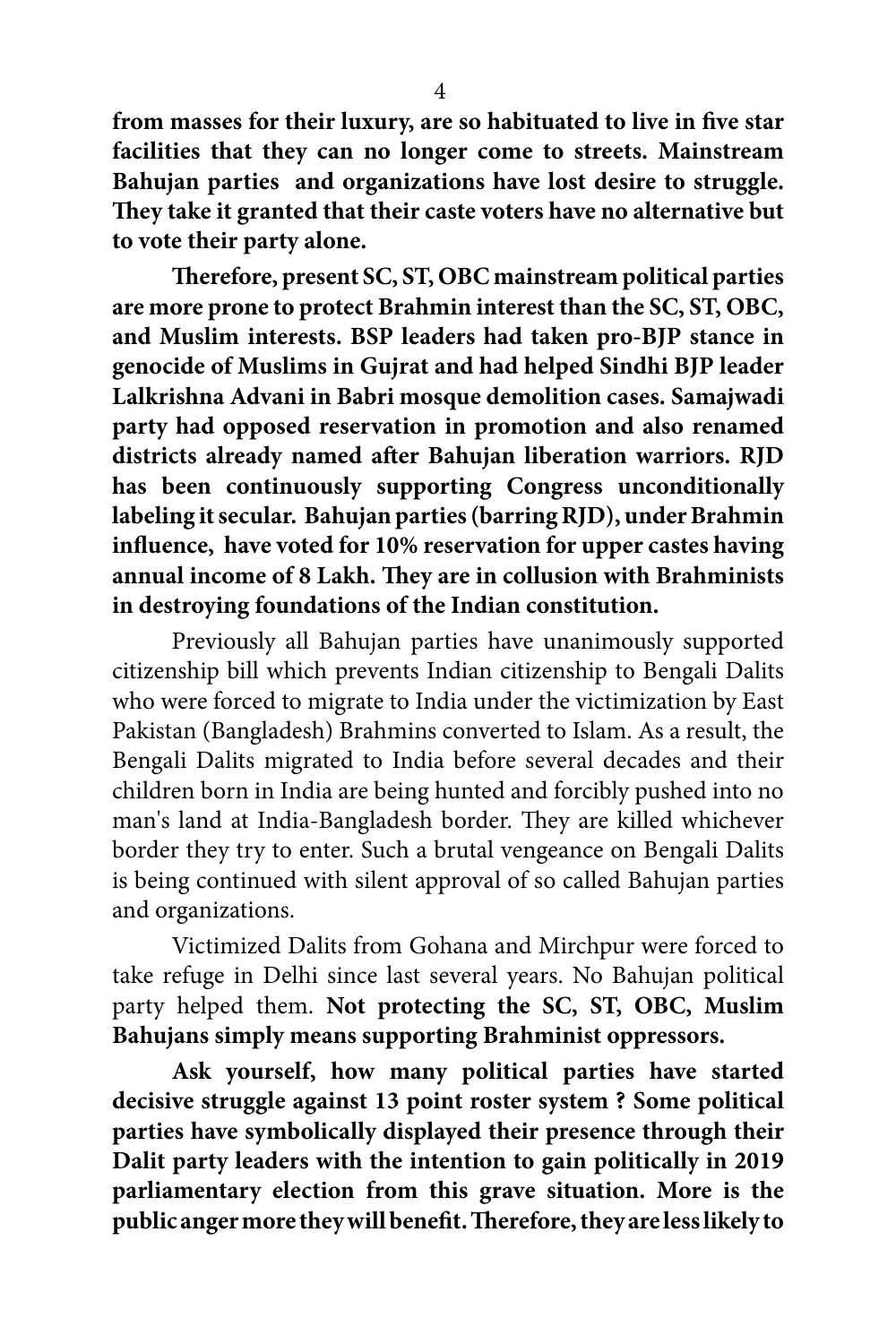**agitate against 13 point roster. It is not surprising that no Bahujan political party or organization went to supreme court against 13 point roster. They are only blaming government lawyer for not pleading in court. How could you expect Brahminist government lawyer will sincerely present Bahujan case ? Leaders of Bahujan parties and organizations do not really want a sincere struggle. They can never raise themselves above their party interests and agitate for the social cause that involves risks of all kinds.**

## **Brahminist Policy against Bahujan Agitation**

1) BJP government is completely ignoring the Bahujan protests against 13 point roster and reservation to upper castes as if the agitation does not exist. Government will not bother no matter how long Bahujans continue their protest. **Arya-Brahmin government hopes that as a result of apathy from some mainstream Bahujan party leaders, their party workers (Bhakts) will not whole heartedly participate in the agitation being carried out by social activists and therefore, the agitation will fade away soon.**

**2) Manu-Media more or less as a whole has completely blacked out Bahujan protest. Only newsclick.in and NDTV has shown a small report of Bahujan protest organized on 31 January 2019 at Delhi. Gandhi and Nehru both were hardcore enemies of Mulniwasi Bahujan Samaj. Gandhi-Nehru Bhakt Ravish Kumar and the NDTV so far (dt. 07 February 2019) has no time for discussing 13 point roster.**

**3. If common masses participate and Bahujan agitation intensify, on Arya-Brahmin behest, police will crush the Bahujan protesters. Upendra Kushvaha's example is recent. As usual, police will file false cases against talented students, youths and employees labeling them Naxalites and will destroy their career. Brahminist governments will not hesitate to shoot and kill SC, ST, OBC, protesters.**

**4. Sangh Parivar is determined to finish SC, ST, OBC reservation at any cost. Sangh Parivar is fully equipped and prepared for a civil war against SC, ST, OBCs and minorities to establish Manusmriti constitution in India. They have their militant organizations. They already have destroyed autonomy**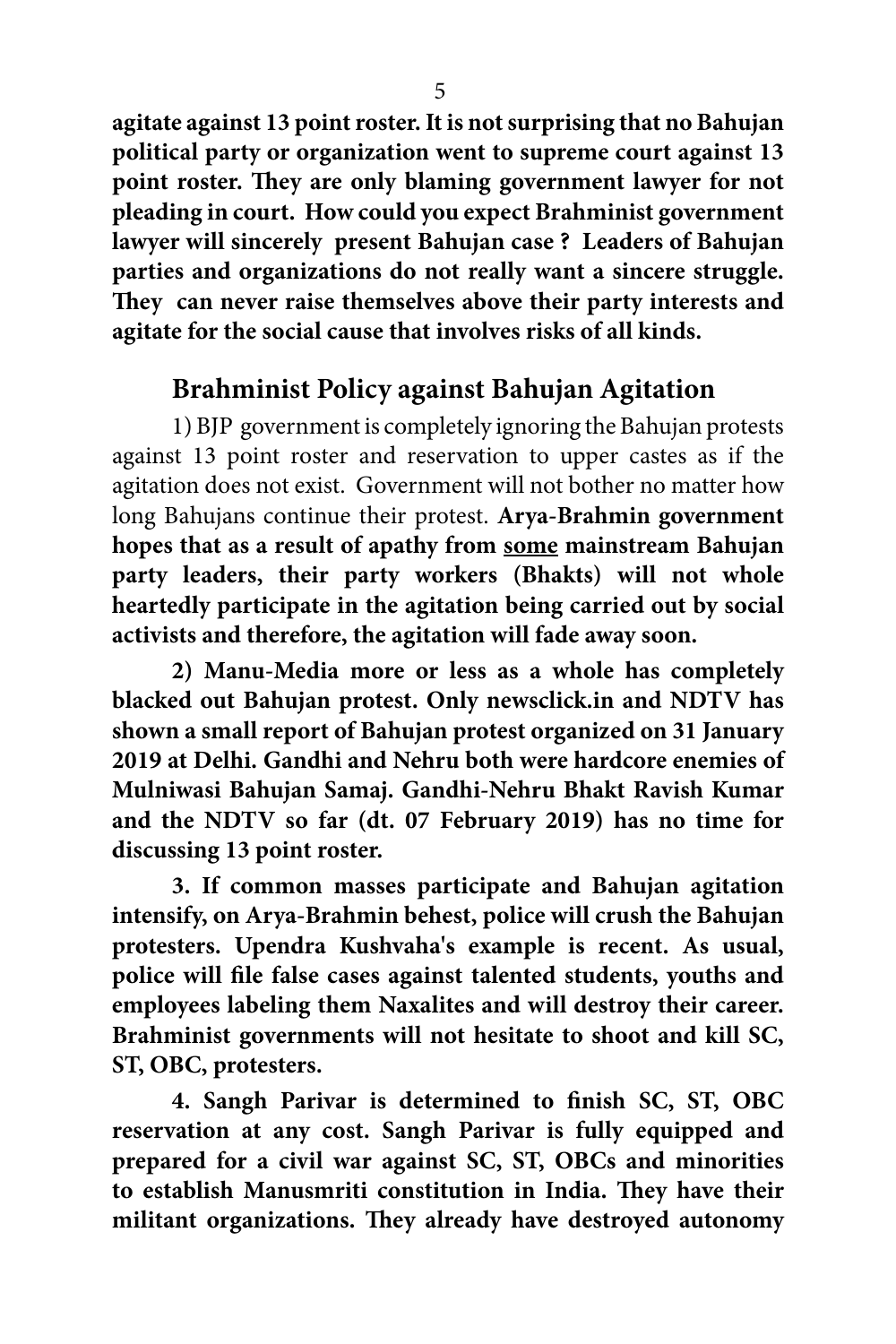**and impartiality and brought under their control every institution meant for check and balances.**

## **Solution through People's Struggle**

1. In order to protect reservation and "Indian Constitution", Bahujan masses must depend upon their own collective strength because it is their own battle to avoid Manusmriti rule in India. **Wealthy Bahujan party leaders have no fear of Manusmriti rule in India because, with their whole family they can luxuriously settle themselves in any country they like.** Therefore, this is a do or die struggle for the masses who will suffer from 13 point roster.

2. **Stop unproductive and self-victimizing struggles that weakens Bahujans physically, economically and politically. Our agitation must weaken oppressors and strengthen masses in progression.** 

**3. Demonstrate in every Bahujan Basti (ward) to aware common masses and gather "Society patronage" to the agitation being launched. Bahujan masses as a whole can easily support and protect agitation and activists by all means. Prepare common masses of every ward of concerned city to defend court cases economically.** 

**Various sections of society should also come out in support of this struggle, particularly Valmiki community which can paralyze the Brahminist government in a few days.** 

**4. No rights are achieved unless the exploiters and oppressors are compelled to do so.** In the struggle of great Ayyankali, Dalits got their human rights by shedding their own as well as upper caste blood. Kanshiram use to say that unless you press throat / nose of the oppressor his mouth will not open. **Therefore, there is a need to start non-cooperation movement in every possible area that should compel Arya-Brahminists to restore reservation.** 

5. SC, ST, OBC, minority Bahujans must empower themselves by collectively pledging to i) to stop feeding Brahminists oppressors, remove TV dishes from your own houses